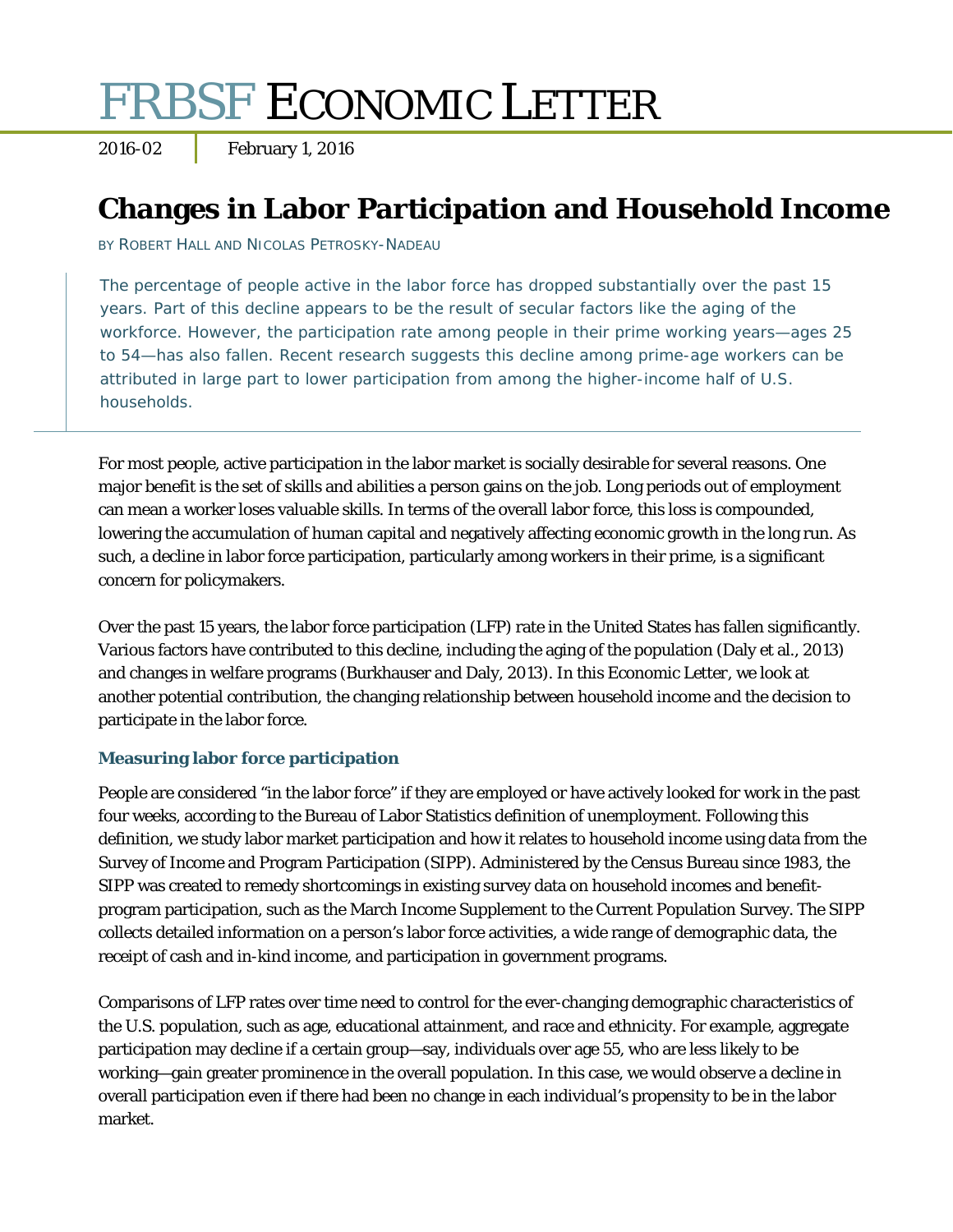We use a probability model to determine the likelihood that an individual with a specific set of demographic characteristics will participate in the labor market. Crucially, this allows us to compare the behavior of similar individuals at different points in time. The factors we include are age and sex, household structure (at least two individuals in the household over age 25), education (less than high school, high school, college, or post-graduate), and race and ethnicity (white, black, Hispanic/Latino, Asian, or other). All LFP rates we report in this *Letter* control for these demographic characteristics.

The LFP rate for people between the ages of 25 and 54 was 83.8% in 2004, then dropped to 81.2% by 2013. This 2.6 percentage point decline has persisted well beyond the end of the Great Recession and has caught the attention of policymakers, particularly because it concerns workers in their prime who are usually active participants in the labor market.

# **Measuring household income**

Each individual in the SIPP is associated with a household, and the survey provides a detailed account of the household's monthly income. Households are then ranked according to income level, and divided evenly into four quartiles across the range of the household income distribution. In 2013, households in the lowest 25% of the income distribution, or the first quartile, had an average monthly income of less than \$1,770. The median total household monthly income was \$3,430. At the top of the distribution, the lower bound for being in the highest 25% of households, or the fourth quartile, was a monthly income of \$5,993.

Earnings from work are typically the main source of income for a household regardless of its position within the household income distribution. Other sources are property income and various support programs such as social security, veteran benefits, and public assistance. On average in 2013, the upperlevel households derived about 96% of their monthly income from working. For households in the poorest quartile, earnings made up about 62% of monthly income, while another 23% came from unemployment compensation, social security, supplemental social security, and food stamps.

# **Labor force participation and household income**

We sort prime-age individuals according to their household's position in the income distribution. The probability of participating in the labor market for those in the poorest households in 2013 was just 61.5%, compared with 81.2% for all 25- to 54-year-olds (see Table 1). Further up the household income

distribution, individuals are more likely to actively participate in the labor market—in the top quartile, the participation rate was 89.9% in 2013.

Looking back in time, we see that the decline in the LFP rate of prime-age workers is unevenly spread across the income distribution. The poorest quartile had the smallest change since 2004, falling 0.8 percentage point. The second quartile fell 2.4

| <b>Table 1</b><br>Labor force participation among prime-age workers<br>across household income distributions |       |       |       |  |
|--------------------------------------------------------------------------------------------------------------|-------|-------|-------|--|
|                                                                                                              | 2004  | 2007  | 2013  |  |
| Total                                                                                                        | 83.8% | 83.0% | 81.2% |  |
| 1 <sup>st</sup> quartile (lowest income)                                                                     | 62.3% | 61.2% | 61.5% |  |
| $2nd$ quartile                                                                                               | 80.0% | 78.0% | 77.6% |  |
| 3 <sup>rd</sup> quartile                                                                                     | 88.0% | 87.3% | 84.8% |  |
| 4 <sup>th</sup> quartile (highest income)                                                                    | 91.9% | 91.4% | 89.9% |  |
| Source: Authors' calculations based on the SIPP.                                                             |       |       |       |  |

points, while the third quartile reported the largest drop with 3.2 points. Participation also fell 2.0 percentage points for households in the fourth quartile.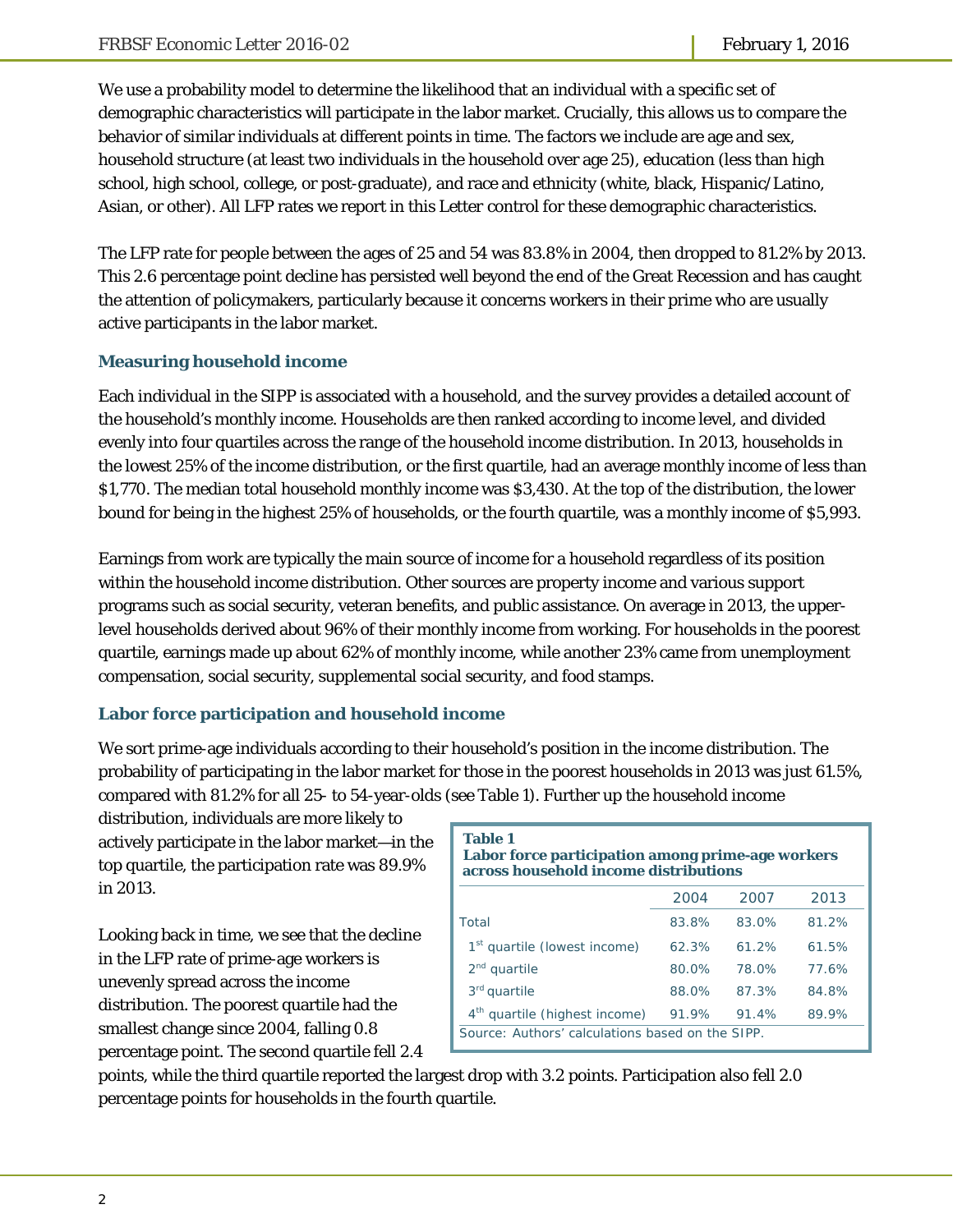Figure 1 shows how much each household income quartile contributed to the 2.6 percentage point overall decline in LFP among workers ages 25 to 54 since 2004. Each quartile's contribution is the sum of two numbers. The first is the change in the probability that an individual living in a particular household income bracket will participate in the labor market. The second is the change in household size over time, which raises or lowers the number of people in a household income grouping. For instance, the poorest quartile saw a small decline in individual participation rates. At the same time there was a modest increase in the average number of people living



in these households. Taken together, the poorest quartile added 0.7 percentage point to the total participation rate between 2004 and 2013 (red line). Likewise, the second quartile (yellow line) added 0.4 percentage point.

By contrast, individuals in the two highest income quartiles have increasingly remained out of the labor force during this time frame. Individuals in the fourth quartile (green line) accounted for 1.6 of the 2.6 percentage point decline in total participation since 2004, while those in the third quartile (blue line) contributed the most to the decline, a full 2.1 percentage points. By this measure, virtually all of the decline in labor market participation among 25- to 54-year-olds can be attributed to the higher-income half of American households.

#### **Participation among younger and older workers**

We can also extend this analysis to the remaining age groups: young people under age 25 and older workers age 55 and over. Doing so will allow us to examine the contribution of each group to the decline in the LFP of the workingage population, that is, all individuals over age 16. Indeed, the LFP of the working-age population dropped 4.8 percentage points over this period, from 67.2% in 2004 to 62.4% in 2013.

As a first step, Figure 2 depicts the total decline in labor force participation and the contribution from each of the three age groups between 2004 and 2013.

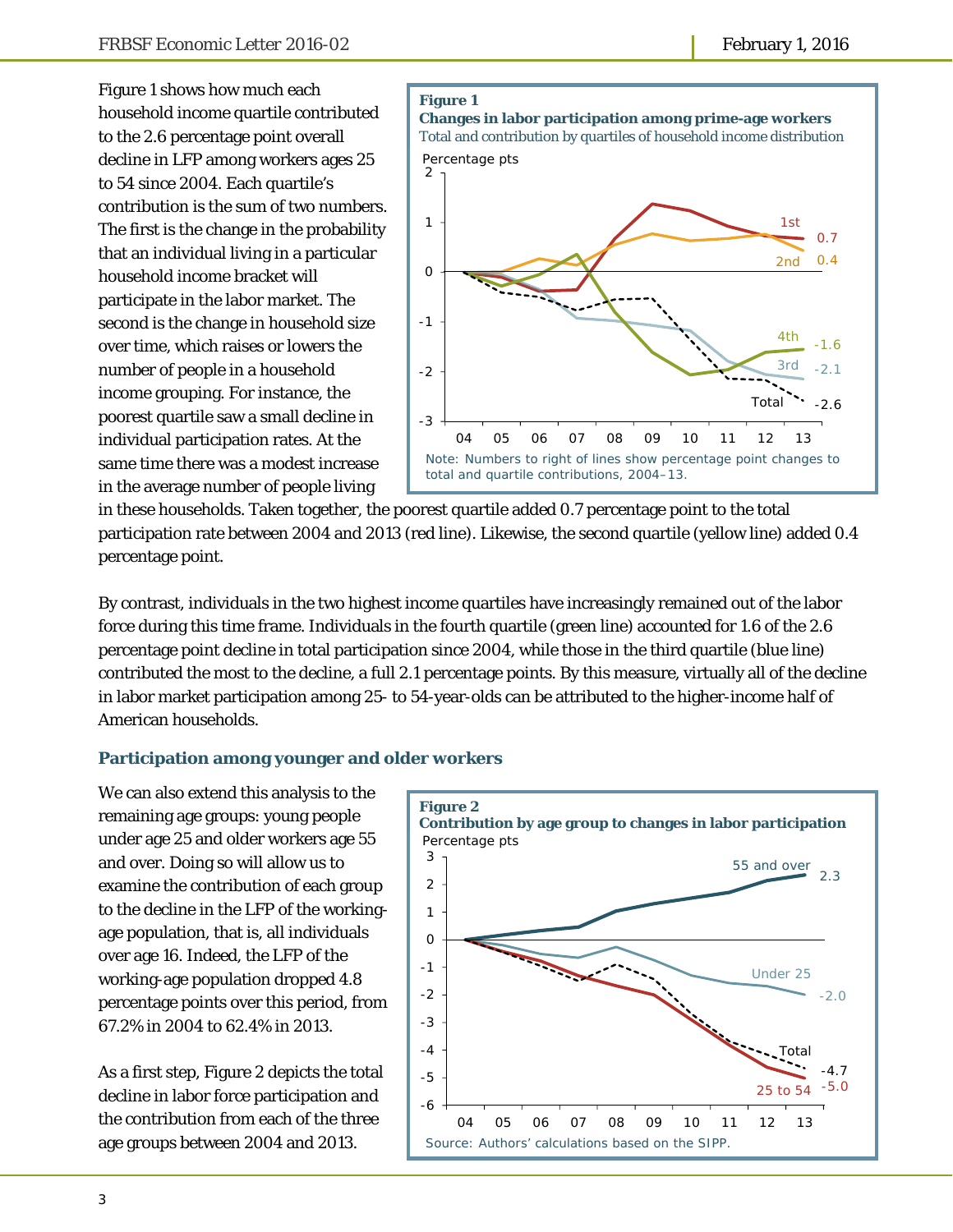

The decline among young workers from 61.8% participation in 2004 to 52.2% in 2013 is striking. Although young workers represent only 16% of the overall working-age population, the 9.6 percentage point decline of the young pulled the aggregate rate down by 2.0 percentage points (light blue line). The pattern of young workers' participation across the household income distribution, shown in panel A of Figure 3, is similar to that of prime-age workers. Young workers in the highest-income households contributed the largest drop, 3.8 percentage points, while those in the lowest-income households contributed only 0.8 percentage point to the decline for their age group.

The LFP rate of those over age 55 differs from what we have seen for the other age groups in two respects. First, their likelihood of being in the labor market has increased 3.1 percentage points; together with their increased share of the population, these conditions pushed the aggregate LFP rate up 2.3 percentage points, as shown by the dark blue line in Figure 2. Second, we do not find the same household income pattern among older workers as we found for the other age groups. Rather, panel B of Figure 3 shows that individuals in the highest-income households provided the bulk of the increase in labor force participation.

# **Conclusion**

To get a clearer view of the factors underlying the decline in labor force participation, this *Letter* has examined how work trends have changed across different age groups and income levels. Our findings suggest that the decline in participation among people of prime working age has been concentrated in higher-income households. A similar pattern appears among younger workers, between the ages of 16 and 24. However, this has not been the case among older workers. Workers over the age of 55, particularly those in households at the top of the income distribution, have been increasingly participating in the labor force. Further research should help understand the underlying reasons for these diverging trends across household incomes.

*Robert Hall is Robert and Carole McNeil Joint Hoover Senior Fellow and Professor of Economics at Stanford University.* 

*Nicolas Petrosky-Nadeau is a research advisor in the Economic Research Department of the Federal Reserve Bank of San Francisco.*